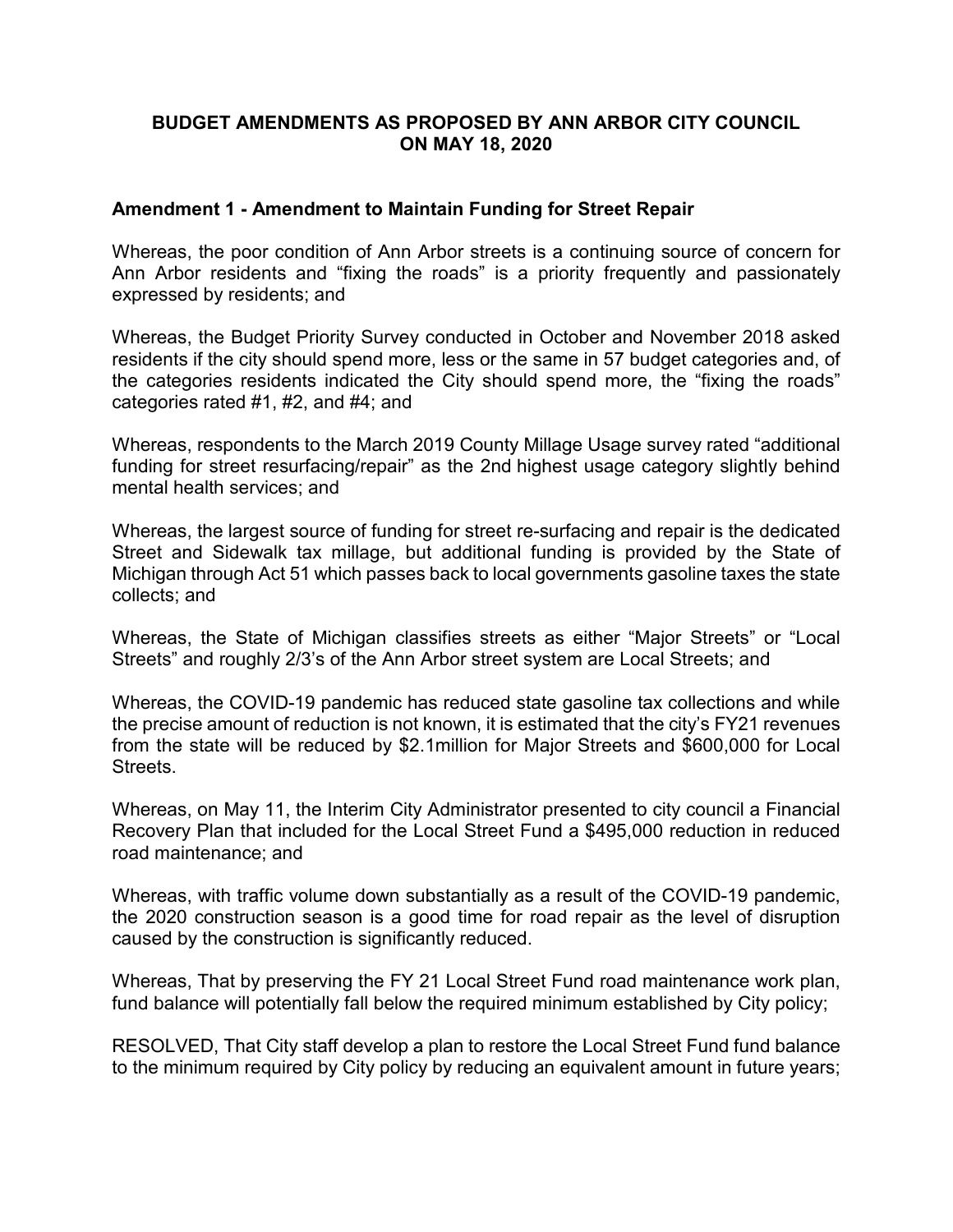RESOLVED**,** that Local Street Fund FY21 spending on street repair is maintained at levels originally proposed in the Interim City Administrator's April 16 Budget Proposal with funding up to \$495,000 provided as necessary through the temporary use of Local Street Fund fund balance.

Sponsor: Lumm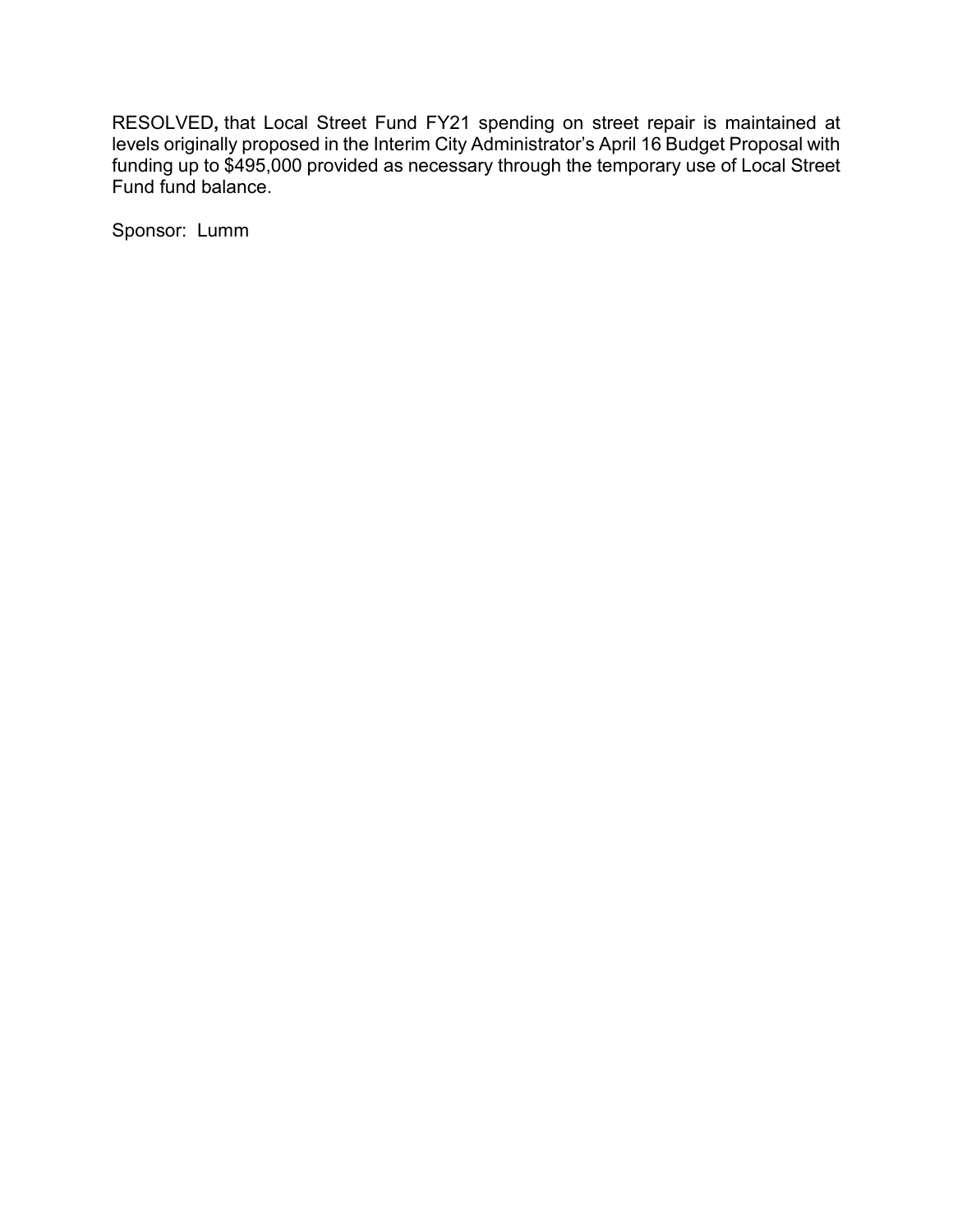#### **Amendment 2 – Amendment Regarding the Nixon Corridor Improvement Project**

Whereas, City Council approved the Nixon Farms (North and South) residential development in December 2015 adding approximately 475 new residential units to the Nixon Corridor and in September 2016, City Council approved the Woodbury Club residential development adding an additional 275 units;

Whereas, these 750 new residential units will exacerbate the already problematic traffic flow and congestion conditions along the Nixon Corridor and the Nixon Farms traffic study projected that future turning movements at several locations along Nixon will operate at an unacceptable Level of Service (LOS) E and F during both AM and PM peak hours;

Whereas, during discussions of the residential developments, City Council acknowledged that improvements to traffic flow along the corridor would be necessary; and

Whereas, the design phase of the Nixon Corridor Improvement Project is largely complete and reflects a series of roundabouts along the corridor that would be constructed in three phases; and

Whereas, the City's FY21-FY26 Capital Improvements Plan (CIP) reflects the following schedule and costs for construction of the Nixon Corridor Improvements Project: FY2025 – \$2,020,000 for Phase 1 (Huron Parkway to Bluett) FY2026 - \$3,494,000 for Phase 2 (Bluett to DhuVarren) FY2027 (or later) - \$2,000,000 for Phase 3 (Dhu Varren to M14)

Whereas, in May 2019, city council adopted a FY20 budget amendment requesting acceleration of the project timing if possible, but staff subsequently informed council the plan was to maintain the project schedule in the CIP; and

Whereas, the adverse financial impacts on the city of the COVID-19 pandemic could result in deferral of capital projects.

RESOLVED, that city council re-affirms its commitment to fulfill its pledge made in 2015 and 2016 to improve the traffic flow along the Nixon Corridor and believes that delivering on that promise more than 10 years after it was made is not appropriate.

RESOLVED, that city council requests and encourages city staff and the City Planning Commission to re-consider accelerating the timing of the Nixon Corridor Improvement Project and at a minimum, maintain the project timing reflected in the FY21-26 CIP.

Sponsor: Lumm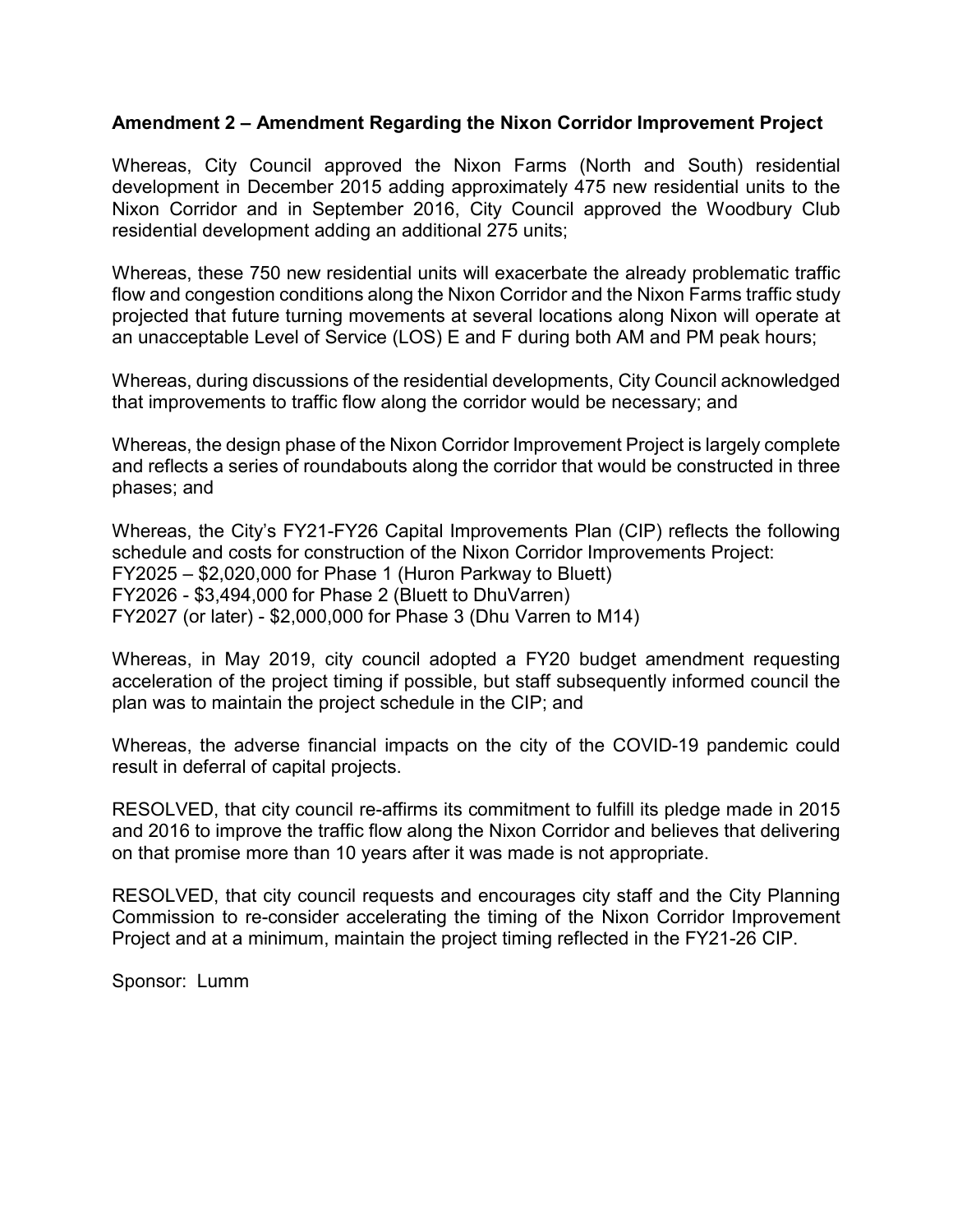### **Amendment 3 – Amendment Regarding LDFA/SPARK, and Local Business Support**

Whereas, the COVID-19 pandemic has had a devastating impact on small businesses nationally and there are estimates that over 100,000 small businesses will permanently close even with the loan support being provided by the federal government; and

Whereas, city council recognizes that small local businesses are major contributors to Ann Arbor's unique vibrancy, charm and our strong quality of life; and

Whereas, the primary economic development activities in Ann Arbor are led by the SmartZone LDFA and SPARK, but the LDFA's ability to support businesses is limited to tech companies by its enabling language established by the Michigan Economic Development Corporation (MEDC); and

Whereas, the LDFA annual TIF revenues are over \$4 million and its reserves are projected to be \$3.7 million at the end of FY20; and

Whereas, the LDFA has committed to support the City's \$5 million Fiber project and the LDFA's FY21 budget proposal includes a \$1.5 million grant for the project as well as \$400,000 for other strategic initiative grants and a \$300,000 budget increase for major events: and

Whereas, SPARK has already implemented several initiatives to facilitate support for small local businesses and a Washtenaw County COVID-19 Business Impact survey has been launched

RESOLVED, that city council expresses its appreciation for SPARK's efforts during the crisis and the LDFA's commitment to support the Fiber project and city council commits to work with these organizations and others to support small business recovery efforts.

RESOLVED, that city council requests the LDFA discuss with MEDC what flexibility there may be in utilizing its funding for general business recovery purposes and if there is flexibility, city council requests the LDFA consider utilizing a portion of the \$700,000 in the FY21 budget (\$400,000 strategic initiative grants and \$300,000 major events) and/or deferring funding for the Fiber project in order to provide funding for small business recovery programs.

RESOLVED, that city council requests the LDFA and SPARK consider and inform the City of any actions that should be considered by the City to facilitate and better leverage the ongoing recovery efforts.

Sponsor: Lumm, Ramlawi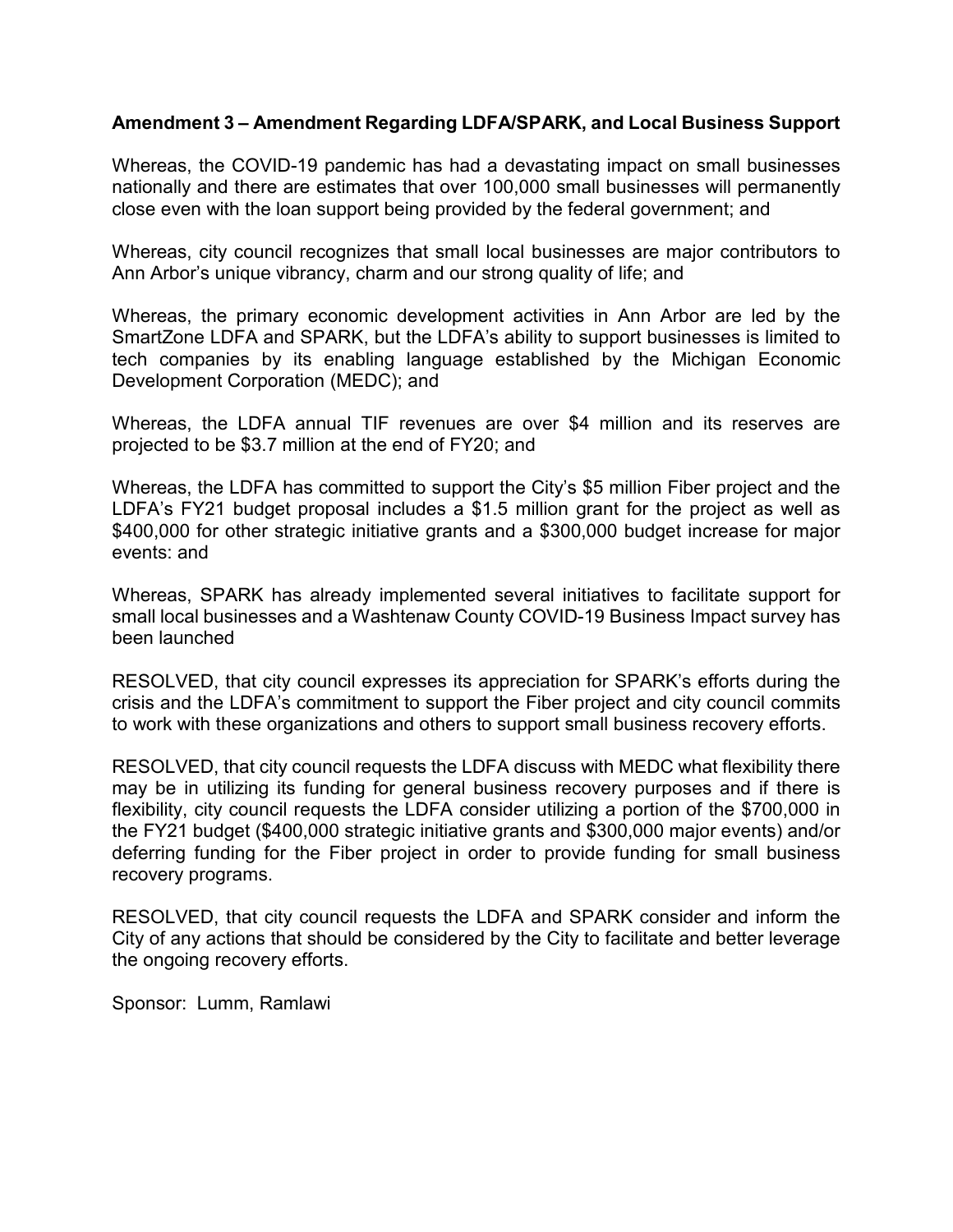# **Amendment 4 – Amendment to Reduce Deer Cull Funding and Increase Funding for the Center of the City**

Whereas, Funding for the deer cull is \$140,000 in FY21 as part of the FY21 recommended budget;

Whereas, The Treeline Trail project has \$40,000 in funding for FY21 as part of the FY21 recommended budget;

Whereas, The Center of the City has \$20,000 in funding for FY21 as part of the FY21 recommended budget;

Whereas, The Center of the City Task Force did not spend the full amount allocated to its activities in the FY 2020 budget;

RESOLVED, That City Council reduce the amount of funding for the deer cull in the FY21 General Fund budget to \$70,000;

RESOLVED, That City Council increase the funding for The Center of the City by \$20,000 in the General Fund budget for a total of \$40,000 budgeted, with the source of funding as the reduction in the deer cull budget for FY21.

Sponsor: Hayner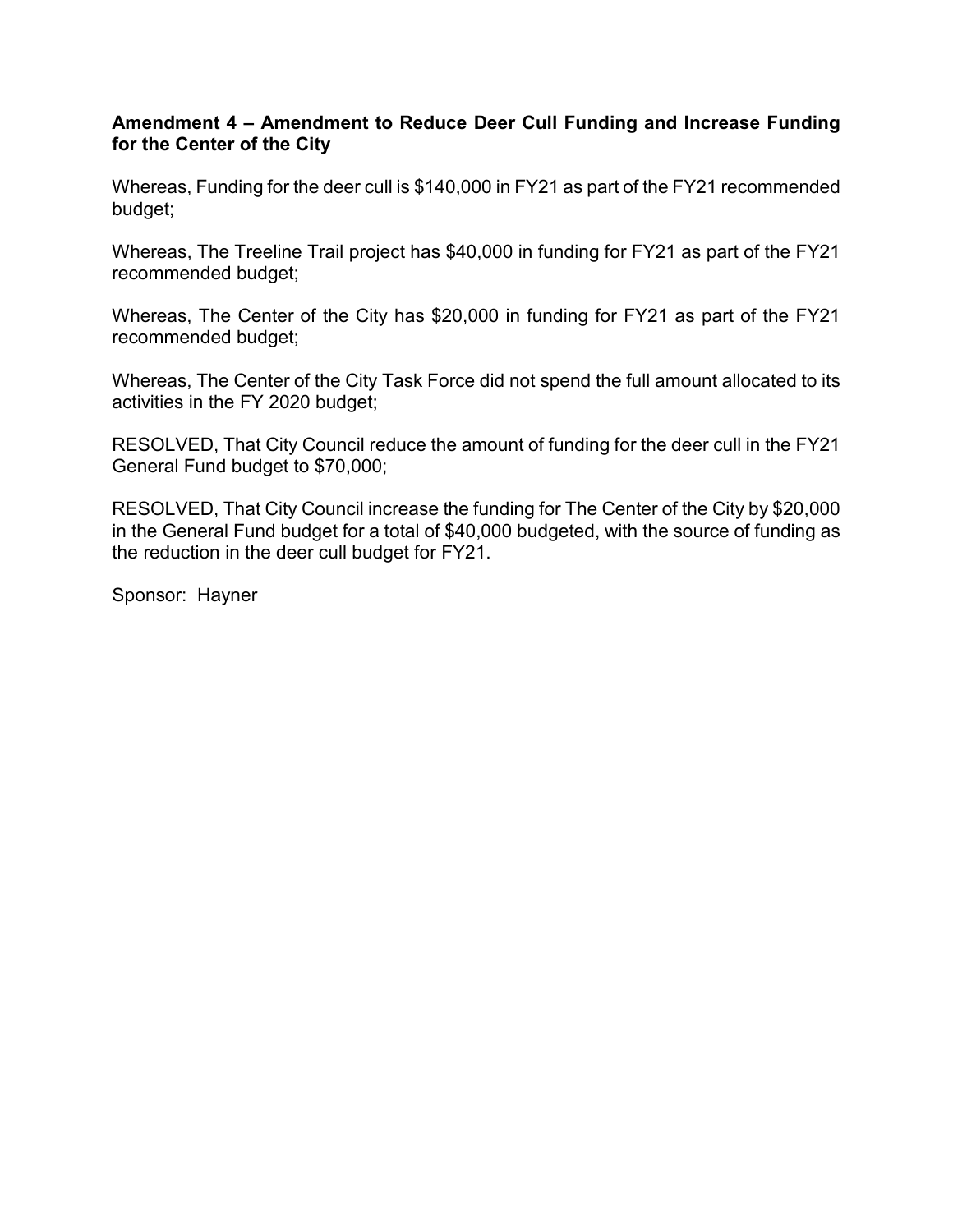## **Amendment 5 – Amendment to Postpone the Funding for the Hollywood Blvd Project, Ann Arbor Saline Project, Historic District Survey, and the Capital Sinking Fund Transfer for FY 2021**

Whereas, The Hollywood Blvd Project is included in the FY 2021 recommended budget in the General Fund in the amount of \$479,000;

Whereas, The Ann Arbor Saline Project is included in the FY 2021 recommended budget in the General Fund in the amount of \$175,000;

Whereas, The Historic District Survey is included in the FY 2021 recommended budget in the General Fund in the amount of \$40,000;

Whereas, A transfer to the Capital Sinking Fund from the General Fund is included in the FY 2021 recommended budget in the amount of \$400,000;

Whereas, The City of Ann Arbor is experiencing revenue shortfalls due to the COVID19 pandemic;

Whereas, A postponement of the Hollywood Blvd Project, Ann Arbor Saline Project and the Capital Sinking Fund transfer were highlighted as part of the Financial Recovery Plan for FY 2021 presented on May 11, 2020;

RESOLVED, That City Council postpone the Hollywood Blvd Project, Ann Arbor Saline Project, the Historic District Survey, and the Capital Sinking Fund Transfer for FY 2021;

RESOLVED, That City Council approve the reduction in the FY 2021 General Fund budget in the amount of \$479,000 for the Hollywood Blvd Project;

RESOLVED, That City Council approve the reduction in the FY 2021 General Fund budget in the amount of \$175,000 for the Ann Arbor Saline Project;

RESOLVED, That City Council approve the reduction in the FY 2021 General Fund budget in the amount of \$40,000 for the Historic District Survey;

RESOLVED, That City Council approve the reduction in the FY 2021 General Fund budget in the amount of \$400,000 for the Capital Sinking Fund Transfer;

RESOLVED, That as revenues return to their previous amounts that the Hollywood Blvd Project, Ann Arbor Saline Project, Historic District Survey, and the Capital Sinking Fund Transfer be reconsidered for inclusion in future budgets.

Sponsor: Taylor